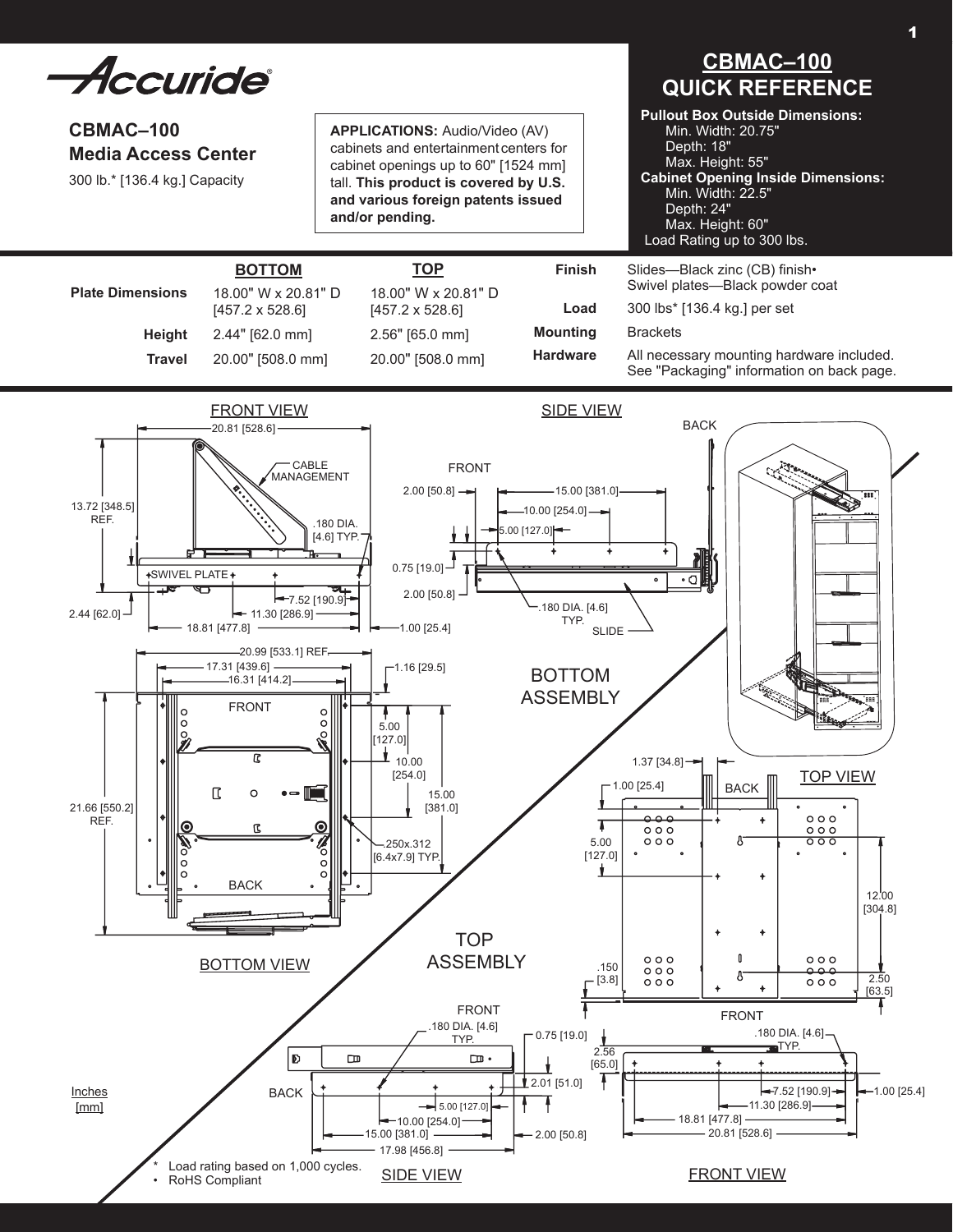# Installation Instructions

#### **CAUTION**

 The floor and the ceiling of the AV cabinet must be constructed with materials that have good screw holding capabilities. It is recommended that cabinet base and ceiling be a minimum of 3/4"-thick furniture-grade plywood.

 The M.A.C. system is designed to fit in a cabinet with a minimum inside width of 22.5" and 24" deep. The maximum height is 60".

 The maximum outside width of the pull-out box is 20.75". The maximum depth is 18". The height must be 5″ less than the inside height of the AV cabinet. The entire box to be made of 3/4" thick material.

# **Swivel Clearance**

 Be sure to provide the adequate width clearance (min. 28.50″) to allow the CBMAC-100 to rotate freely without obstruction. This is especially important in installations near a wall or overhanging pocket door (figure 1).

# **TOP ASSEMBLY**

# STEP<sub>1</sub>

 On the inside of the cabinet, locate and mark the centerline of the ceiling from front to rear (see figure 2).

#### STEP 2

 Locate and install two #8 x 5/8" self-tapping screws for key hole slots on the bracket (figure 2). Adjust for fascia board if required.

 Do not tighten screws at this time. Leave about 1/8" of clearance between the cabinet top and the underside of the screw head.

**NOTE:** Setbacks shown in figure 2 and 4 are for overlay applications (front face of swivel plate flush with cabinet face). For inset applications (2.00" maximum recess), adjust setback to compensate for thickness of the door and fascia board.

#### STEP 3

 Install the top assembly using the key hole slots. Adjust for proper set back and tighten the two screws (figure 3).

 Check to ensure that the 7/8" minimum distance between the side of the top assembly bracket and the inside wall is maintained.

# STEP 4

Install eight additional #8 x 5/8" long screws (figure 3).

# **BOTTOM ASSEMBLY**

#### STEP 5

 Locate and mark the centerline of the cabinet bottom (see figure 4).

 Measure and mark the center line of left and right hand mounting brackets (figure 4).

 Locate and mark for proper set back and additional holes. See note in step 2 for proper set back selection. Pre-drill 5/32" dia. pilot holes for #14 x 3/4″ screws (figure 4).

## STEP 6

 Position bottom swivel assembly and extend slightly to access the 2 rear mounting holes. Insert and tighten a screw on each side (figure 5).

 Extend slides fully and install remaining six #14 x 3/4" long screws.

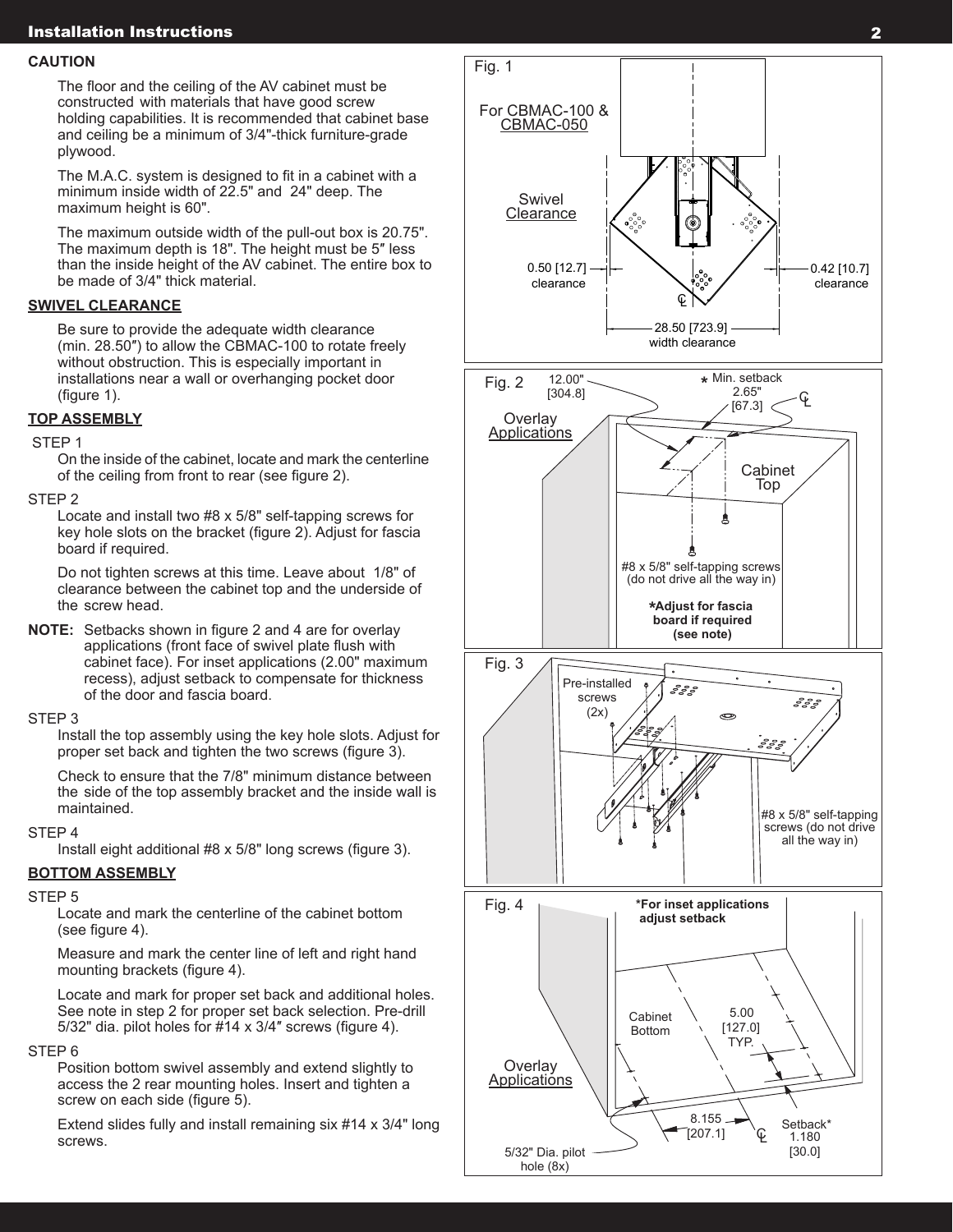# Installation Instructions

#### **CABLE CARRIER**

#### STEP 7

 Install cable carrier rear hinge plate onto two threaded studs and secure with wing nuts (figure 6).

 Extend the swivel plate and rotate to provide clear access to two threaded studs on front of the moving member. Assemble front hinge plate and secure with two wing nuts (figure 6).

 Install the cable clips to the back of each shelf using the supplied #8 x 5/8" black screws (figure 7a). Cable clips can be mounted to the top or bottom of the shelf.

#### **AV BOX INSTALLATION**

 **Caution: Cabinet must be counterbalanced or secured to the wall or floor before proceeding to step 8.**

#### STEP 8

 Extend bottom swivel plate straight out without rotating. Set pull-out box on top of bottom swivel plate. Extend top swivel plate over the top of the pull-out box. Ensure the box is fully seated against the rear flange of top and bottom assemblies.

 Secure with 16 each #8 x 5/8" self-tapping screws on top and bottom assemblies (figure 7).

### **CABLE MANAGEMENT**

**CAUTION: Ensure cables are supported such that they are not stressed by extension and swivel action, nor tangled in the slide mechanism.**

#### STEP<sub>9</sub>

 Fully extend the pull-out box and rotate 45° to get access to the cable carrier.

 Slip the wires through the wire holder on both cable carrier arms (figure 8). Adjust wire length after feeding wire bundle through the front wire holder. Make sure there is enough cable to allow the pull-out box to fully extend.

**NOTE:** If cables are extremely long or thick, they may get caught in the front cable carrier notch. The pull-out box may not rotate properly or the wire bundle may become damaged if the wires wrap around the front notch.

 Attach the wires to the lanyard and route through the cable clip attached to the shelf (figure 8). Use provided cable ties to keep wires together.

#### **OPTIONAL COOLING FAN** (not supplied by Accuride) **CAUTION: Consult with a thermal management expert for proper selection and use of a cooling fan for your specific application. Accuride assumes no responsibility for damage to the electronic components as the result of improper selection or use of a cooling fan.**

 To expose the vent holes on the top and bottom swivel brackets, bore clearance holes on floor and ceiling of the pull-out box.

 Cooling fans are typically attached to the ceiling of the pull-out box from inside (figure 9). Bottom holes can be used to exhaust heat.

Route the wire through the cable clips and wire the holder before plugging in. (see wiring caution on next page).